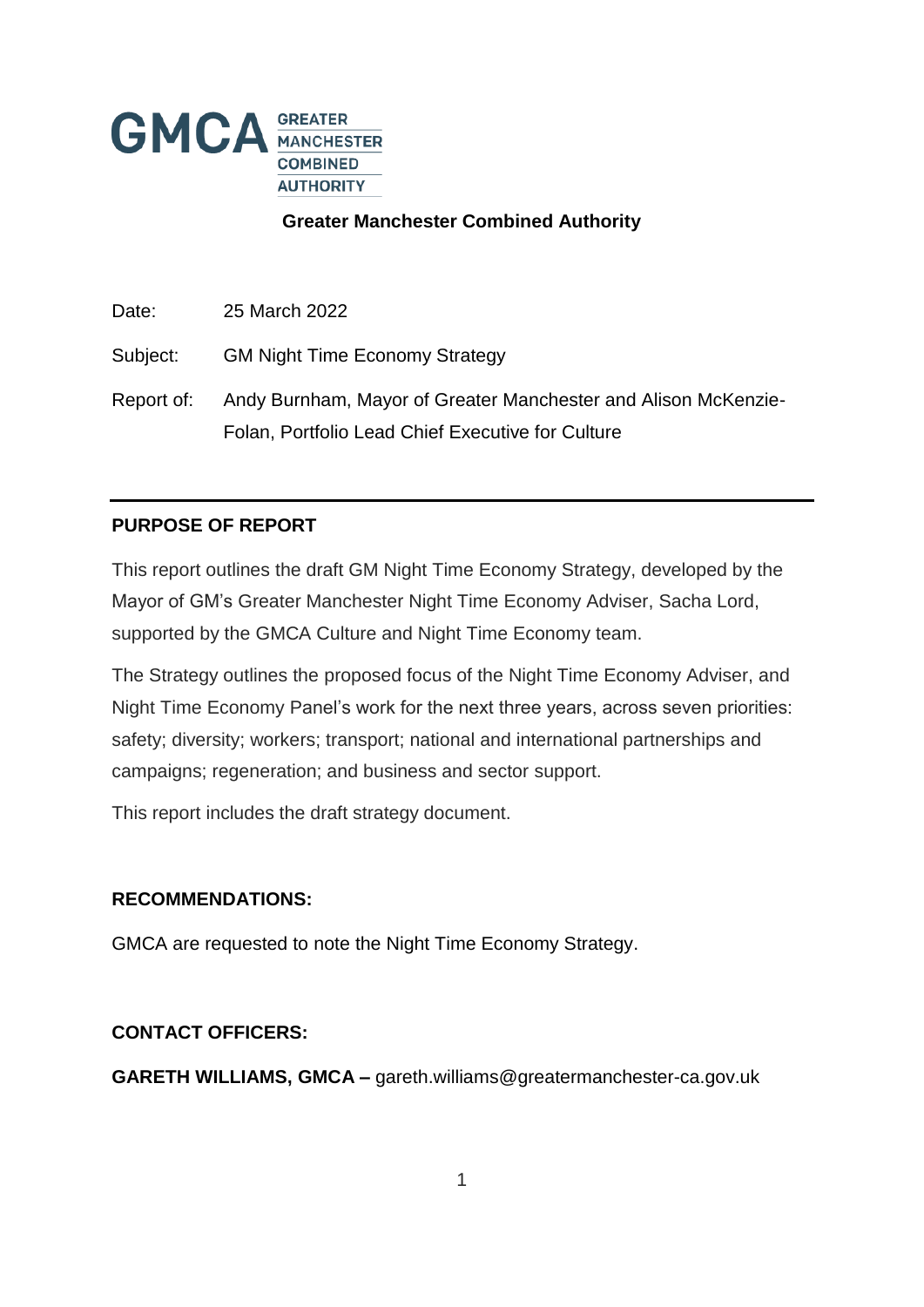| <b>Impacts Questionnaire</b>                                   |        |                                                                      |                                                                                   |                                  |  |  |  |  |
|----------------------------------------------------------------|--------|----------------------------------------------------------------------|-----------------------------------------------------------------------------------|----------------------------------|--|--|--|--|
| Impact Indicator                                               | Result |                                                                      | Justification/Mitigation                                                          |                                  |  |  |  |  |
| Equality and Inclusion                                         | N/A    |                                                                      |                                                                                   |                                  |  |  |  |  |
| Health                                                         | G      |                                                                      |                                                                                   |                                  |  |  |  |  |
| Resilience and<br>Adaptation                                   | G      |                                                                      |                                                                                   |                                  |  |  |  |  |
| Housing                                                        |        |                                                                      |                                                                                   |                                  |  |  |  |  |
| Economy                                                        | G      |                                                                      |                                                                                   |                                  |  |  |  |  |
| Mobility and<br>Connectivity                                   | G      |                                                                      |                                                                                   |                                  |  |  |  |  |
| Carbon, Nature and<br>Environment                              |        |                                                                      |                                                                                   |                                  |  |  |  |  |
| Consumption and<br>Production                                  |        |                                                                      |                                                                                   |                                  |  |  |  |  |
| Contribution to achieving the<br>GM Carbon Neutral 2038 target |        |                                                                      |                                                                                   |                                  |  |  |  |  |
| <b>Further Assessment(s):</b>                                  |        | Carbon Assessment                                                    |                                                                                   |                                  |  |  |  |  |
| Positive impacts overall,<br>whether long or short<br>term.    |        | Mix of positive and<br>negative impacts. Trade-<br>offs to consider. | Mostly negative, with at<br>least one positive aspect.<br>Trade-offs to consider. | <b>Negative impacts overall.</b> |  |  |  |  |

# **Equalities Impact, Carbon and Sustainability Assessment:**

## **Risk Management**

Risk Management will be covered in the strategy's subsequent implementation plan.

**Legal Considerations**

N/A

**Financial Consequences – Revenue**

N/A

**Financial Consequences – Capital**

N/A

**Number of attachments to the report:** 

1

# **Comments/recommendations from Overview & Scrutiny Committee**

Supportive of Strategy with focus on developing health interventions for workers at night.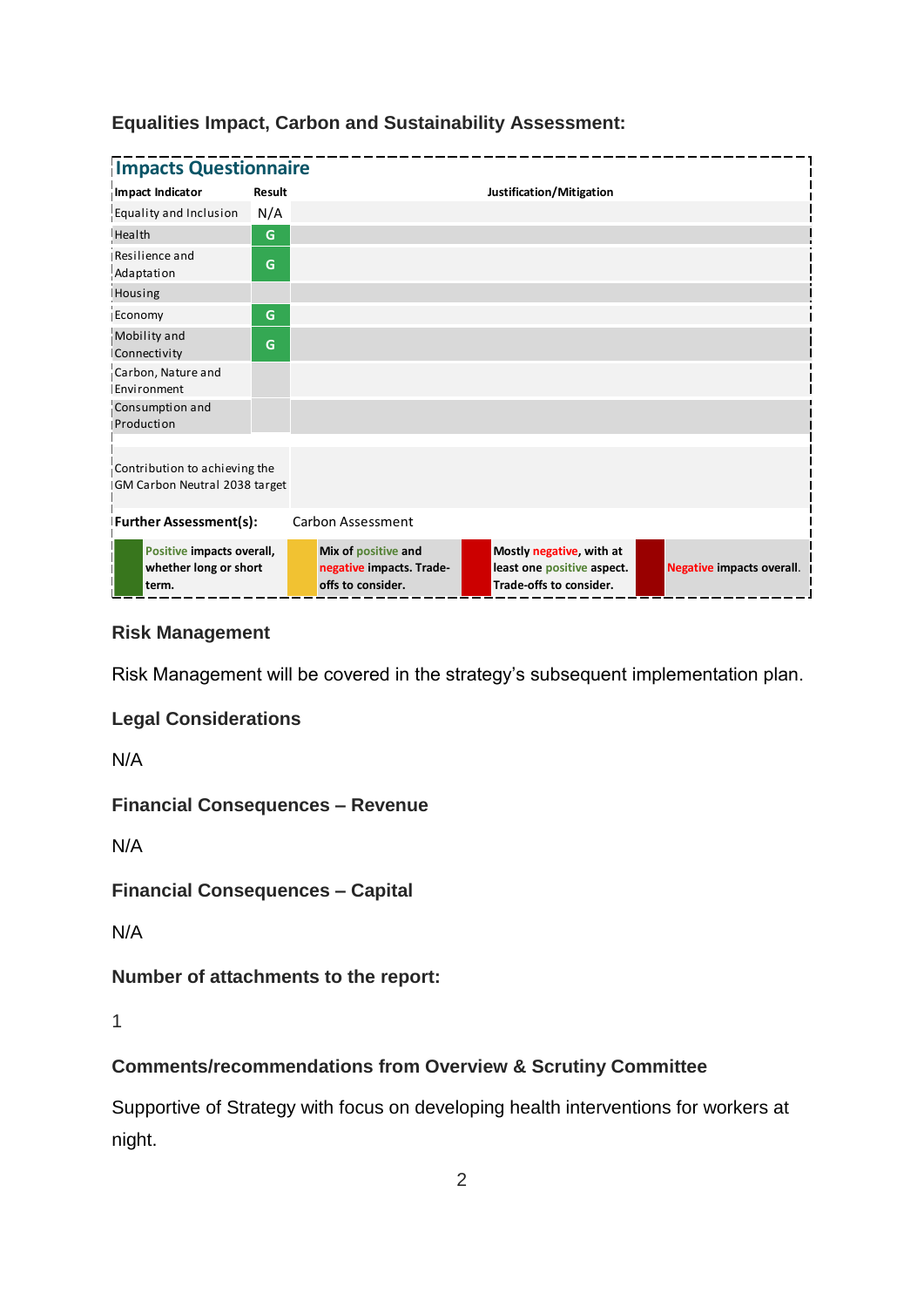# **Background Papers**

The Greater Manchester Night Time Economy Blueprint – 2019

The Greater Manchester Recovery Blueprint - 2020

# **Tracking/ Process**

Does this report relate to a major strategic decision, as set out in the GMCA **Constitution** 

No

**Exemption from call in** 

N/A

# **GM Transport Committee** N/A

# **Overview and Scrutiny Committee**

Greater Manchester Economy, Business Growth And Skills Overview And Scrutiny Committee.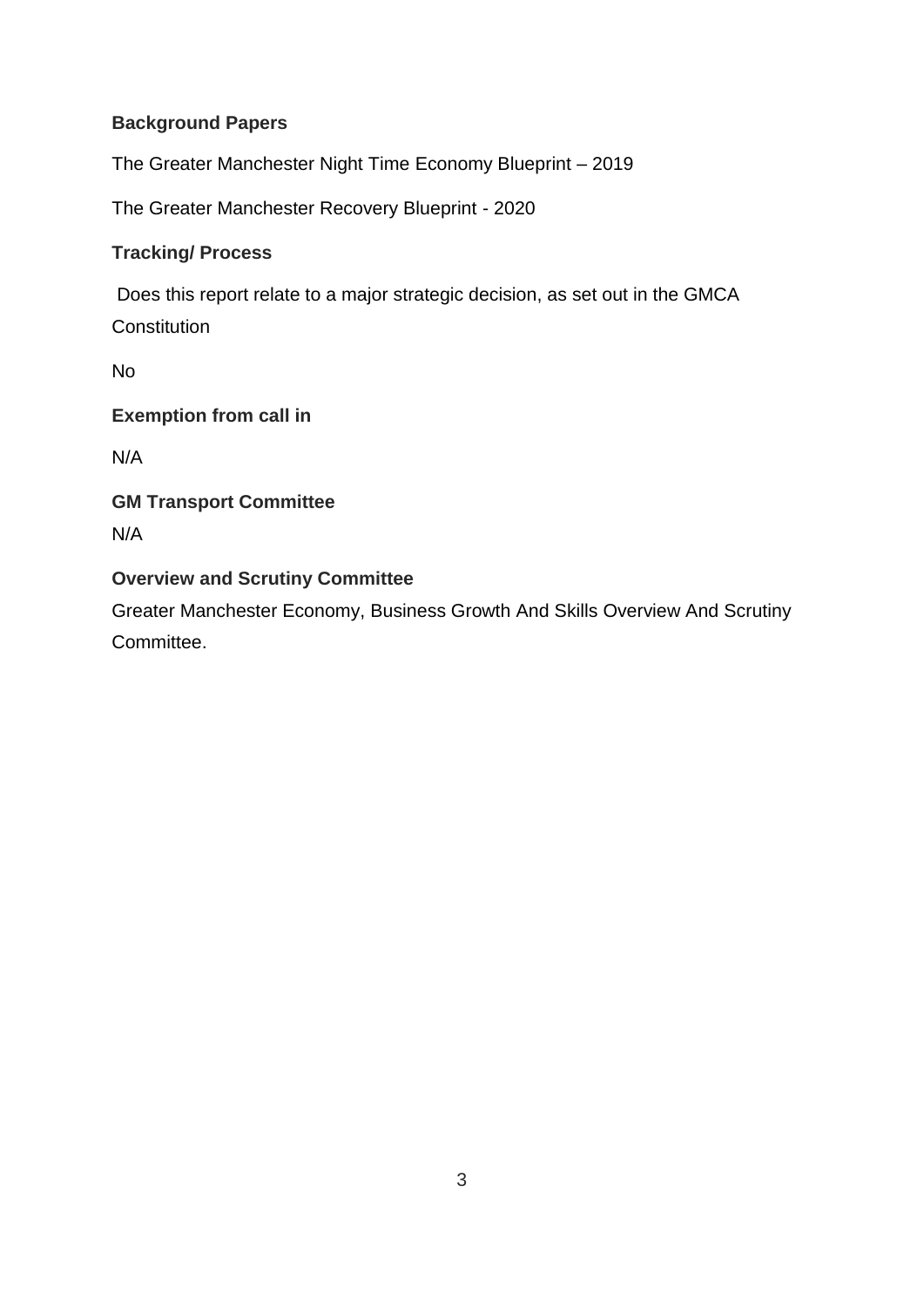### **1. BACKGROUND**

- 1.1 In June 2018, the Mayor of Greater Manchester appointed Sacha Lord as the Greater Manchester Night Time Economy Adviser.
- 1.2 The Night Time Economy Adviser is supported by a Night Time Economy Panel, consisting of night time economy operators, Local Authority representatives, VCSE sector representatives and GM-wide organisations such as TfGM and GMCA.
- 1.3 The night time economy is a major part of Greater Manchester's economy, with 464,000 people working in jobs or businesses that are significantly active at night, accounting for around 33% of the Greater Mancunian workforce, Greater Manchester's culture and leisure offer (as well as the retail sector and infrastructure that supports it) accounts for 42% of employment in the night time economy (197,760 jobs). 24-hour health and social care accounts for 32% (145,000), and other night-time economic activity (e.g. manufacturing and logistics) account for 26% (120,625).
- 1.4 The Night Time Economy Adviser continues to meet, and work with Leaders, Chief Executives and senior officers from across Greater Manchester to understand the night time economy in each district, and how his role and the work of the team may add value.
- 1.5 In 2019, the Night Time Economy Adviser launched the Greater Manchester Night Time Economy Blueprint. Recognising that GMCA had not specifically supported night time economy policy before, and that the role of Night Time Economy Adviser was a new appointment, the blueprint ran for one year. Unfortunately, just as the one year strategy was complete, the pandemic began.
- 1.6 It was felt that developing a new strategy mid-pandemic was not appropriate or the best thing for the sector, so a Recovery Blueprint was launched, designed at supporting the sector's businesses and employees to get through the pandemic.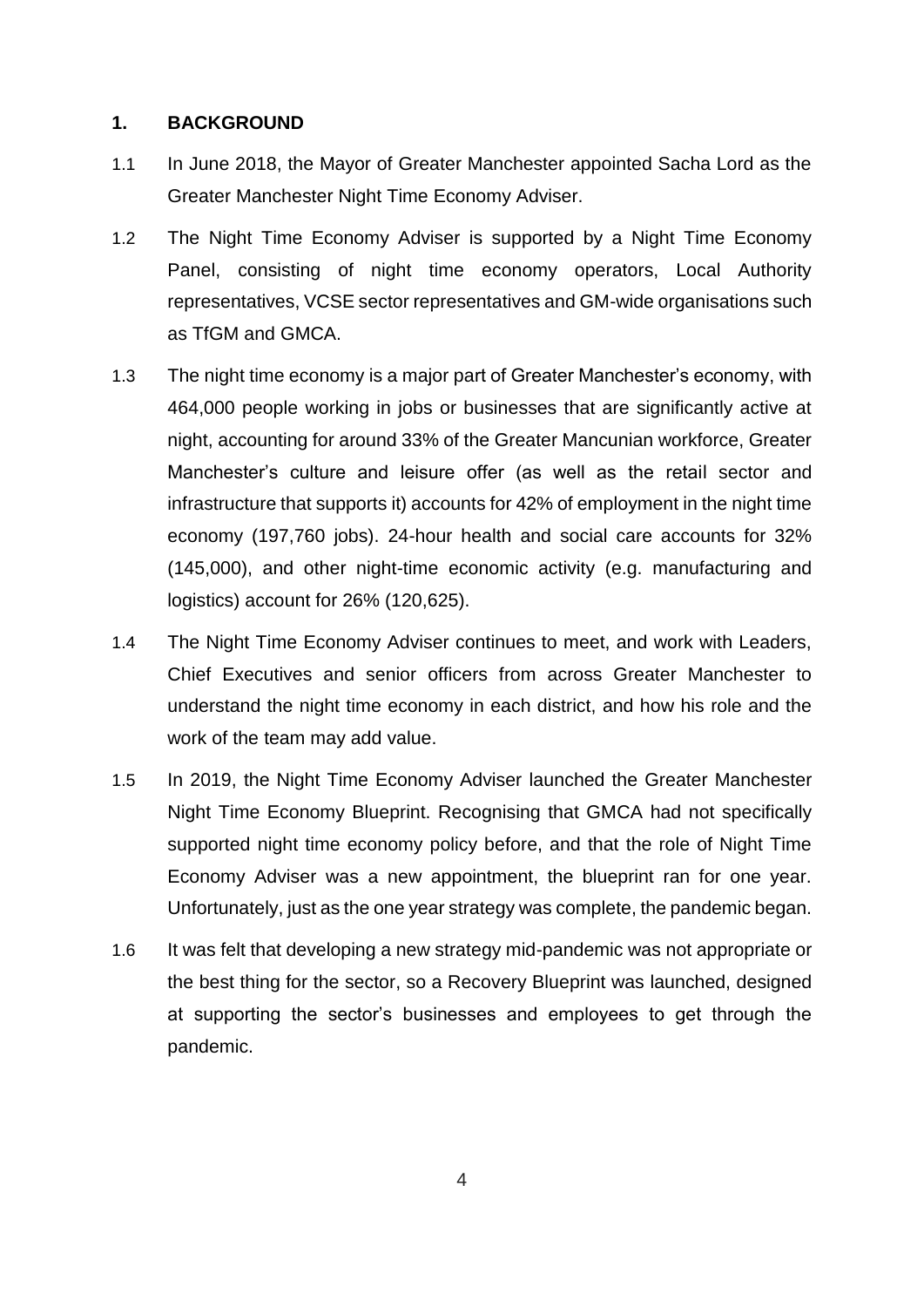### **2. NIGHT TIME ECONOMY STRATEGY**

- 2.1 Sacha Lord, the GM Night Time Economy Adviser has developed this strategy, based on feedback and discussion he has had with GM colleagues, operators, workers and national organisations. The Strategy outlines the proposed focus of the night time economy adviser, and night time economy panel's work for the next three years.
- 2.2 The Strategy is divided into seven priorities: safety; diversity; workers; transport; national and international partnerships and campaigns; regeneration; and business and sector support.
- 2.3 The implementation plan for the strategy will be updated annually based on the changing landscape for the sector as it continues to recover from the pandemic. The strategy will also be subject to ongoing review to prioritise the safety of women and girls.
- 2.4 It is recognised that there are already well established arrangements for managing the night time economy in Manchester City Centre, where different solutions are needed compared with other parts of the conurbation. The Strategy is not intended to alter or influence those arrangements. Instead, the Strategy offers the most value to the districts beyond the traditional urban core, where the night time economy might not be as developed or diverse, including the sharing of best practice across GM.
- 2.5 The night time economy work will focus strongly on strengthening and developing thriving night time economies in the region's town centres; where partnership working is already underway in some boroughs, including newly established Purple Flag status, additional Purple Flag applications, a GMCA officer secondment, and a night time economy taskforce.
- 2.6 The proposed GM Night Time Economy Strategy is attached.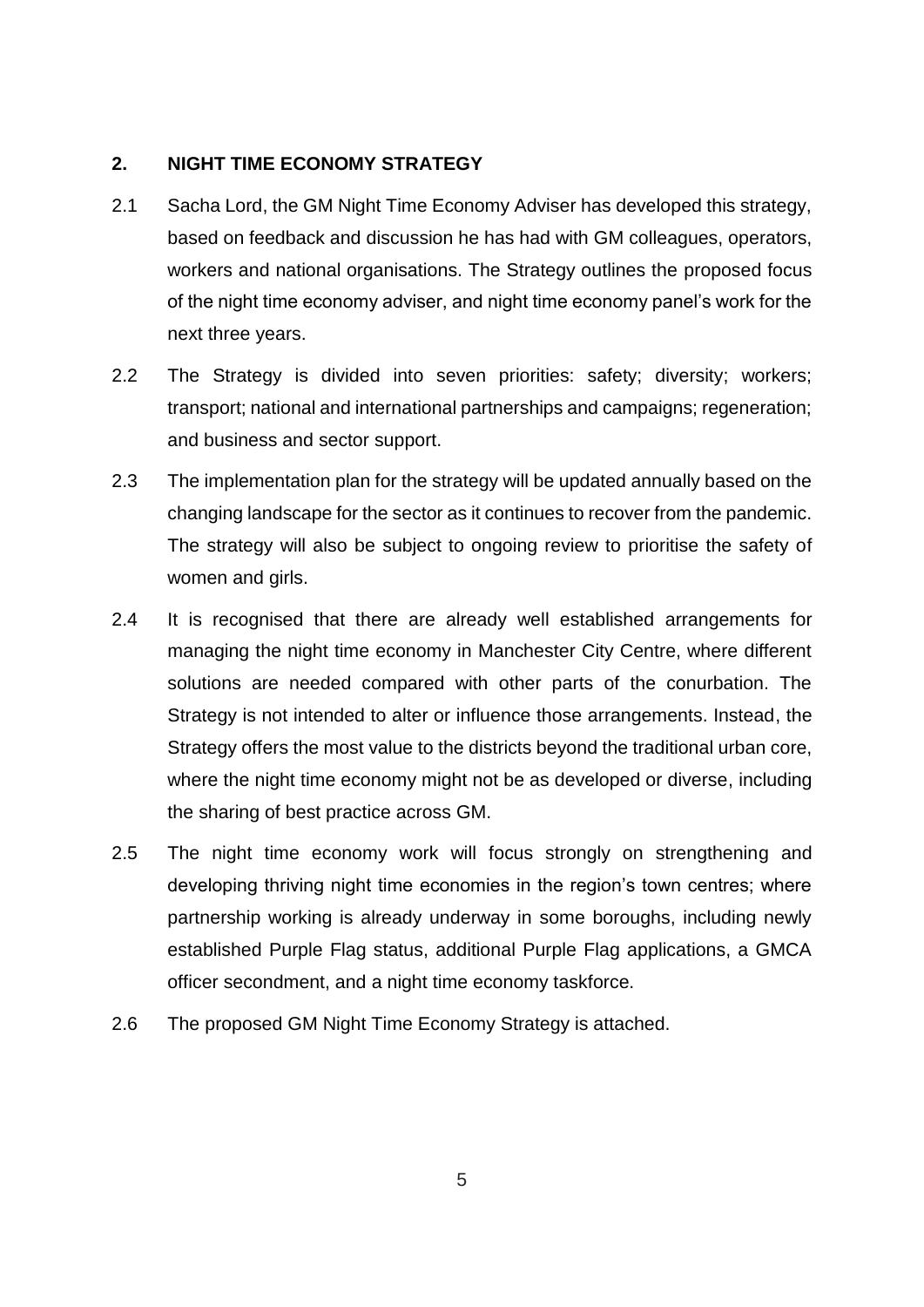#### **Night Time Economy Strategy 2022-2024**

#### **Vision and Context:**

# **GREATER MANCHESTER WILL BE ONE OF THE BEST PLACES IN THE WORLD TO GO OUT, STAY OUT, WORK AND RUN A BUSINESS BETWEEN THE HOURS OF 6PM AND 6AM.**

Our vision for Greater Manchester's night time economy remains unchanged from our first Blueprint in 2019. We will celebrate the unique offer of each of our ten districts, recognising the importance of the night time economy to the vibrancy of our towns, cities and high streets. Our restaurants, bars, clubs and cultural organisations will be high quality, distinctive, safe, enjoyable and accessible. Businesses will be supported to start and grow and workers will be supported to develop skills and have good careers. We will work with employers to mitigate the pressures of working through the night, from staff safety and reduced transport options, to poor physical and mental health. Businesses operating in the evening, night time and early morning will work closely with our public and emergency services to deliver a night time economy that works for everyone.

We cannot talk about our night time economy without talking about the disastrous impact of the pandemic. Sadly we have lost hundreds of night time economy businesses and thousands of workers (Night Time Industries Association, 2021). We estimate that it will take between three and five years for the sector to recover to prepandemic levels. In addition to the billions of pounds of debt taken on by the sector and the continued difficulty in operating as restrictions have lifted, there is a real workforce shortage with many former night time workers moving into different sectors or careers (Night Time Industries Association, 2021). If we are to bring those workers back into the night time economy, alongside new talent and personnel, we must develop an employment offer that is more appealing than before with better pay and conditions, a more supportive working environment and opportunities for training and in-work progression.

6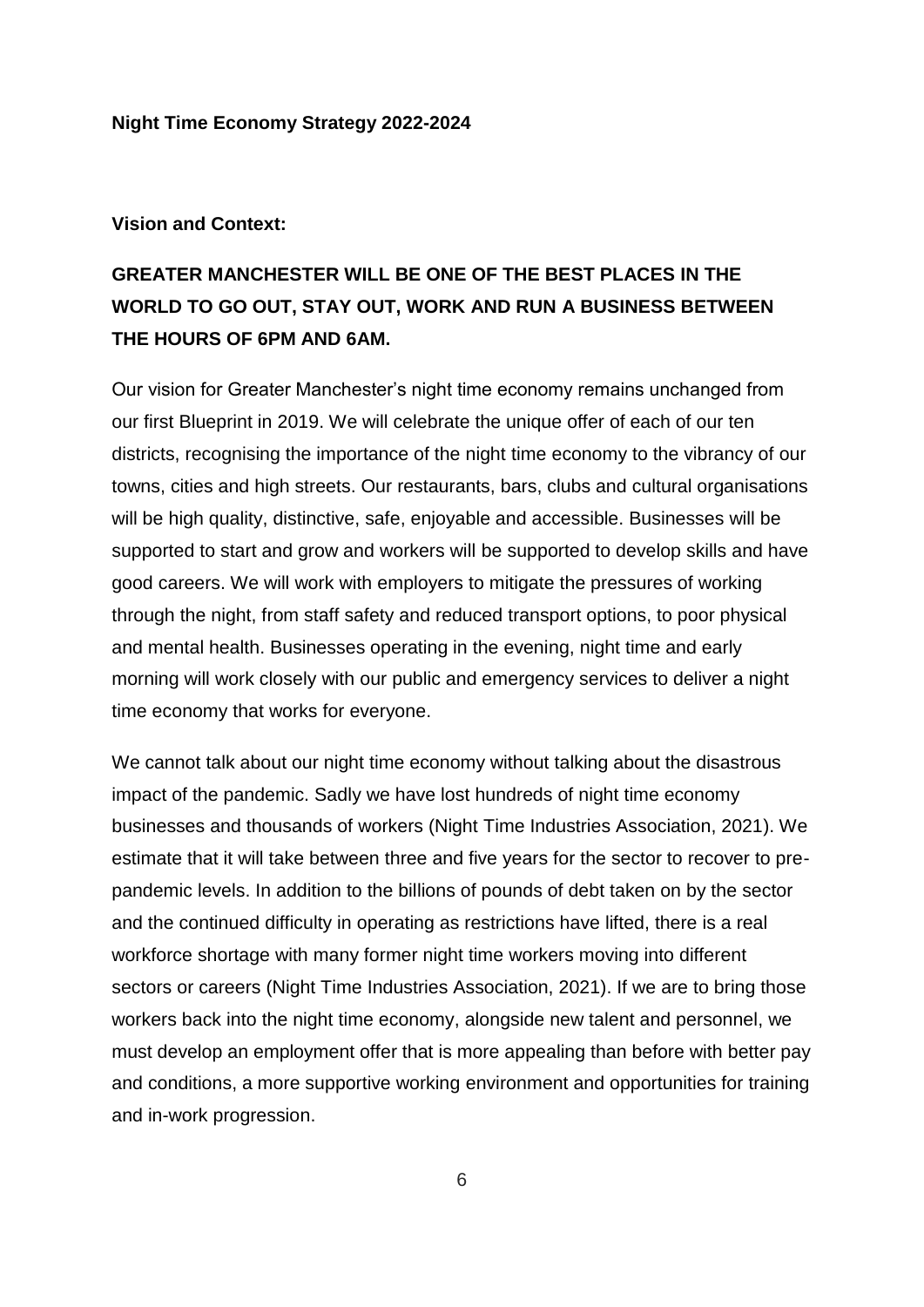## **Statistics:**

## **Greater Manchester:**

- 464,000 People work in jobs or businesses that are significantly active at night. This is around 33% of the Greater Manchester workforce.
- Greater Manchester's culture and leisure offer (as well as the retail sector and infrastructure that supports it) accounts for 42% of employment in the night time economy (197,760 jobs). 24-hour health and social care accounts for 32% (145,000), and other night-time economic activity (e.g., manufacturing and logistics) account for 26% (120,625).
- 89% of businesses in Greater Manchester are micro-sized, employing 0-9 people.
- There were 98.4 business births per 10,000 residents of working age population in Greater Manchester in 2019, compared to 93.5 in the UK
- Between 2010-21, there was a 35% drop in the number of nightclubs (-150) and a 17% drop in the number of pubs and bars (-310) in Greater Manchester. The number of food establishments is rising. The number of restaurants and cafes, both licensed and unlicensed, has risen by 86%.
- Between 2015 and 2019 employment in the night time economy grew by 10.5%, broadly in line with the wider GM economy. Within this, employment in cultural and leisure activities grew by 9%, 24-hour health and personal social services grew by 11% whilst activities which support wider social and economic activities grew by 22%.

# **Covid related:**

 The volume of vacancies in the Accommodation and Food Services sector has accelerated rapidly since mid-March 2021. By the end of August 2021 there were almost four times as many jobs being advertised in the sector in GM than in the equivalent week in 2020. This reflects wider national trends for shortages in skilled roles in the sector, particularly amongst chefs and front of house staff.

7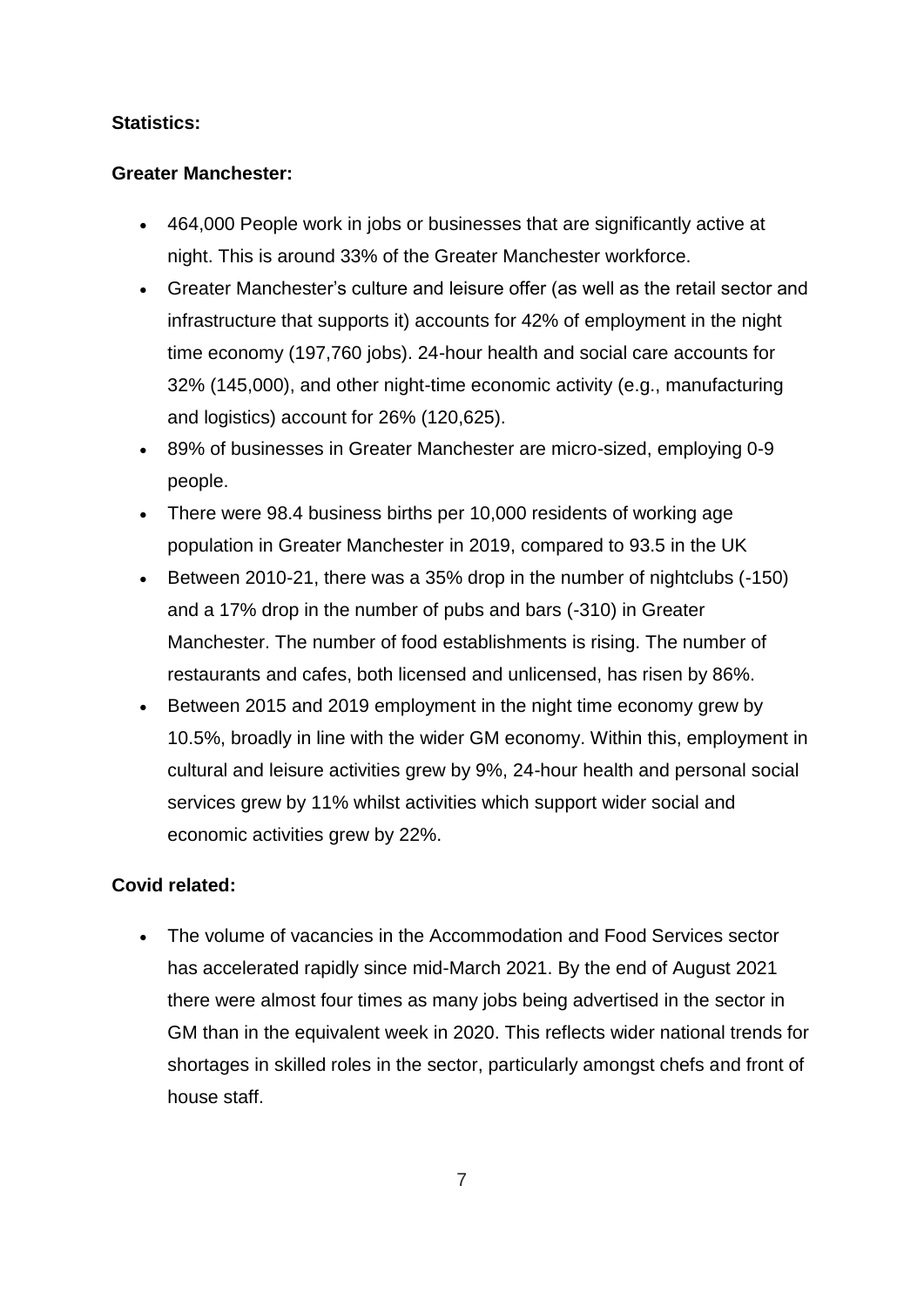- Data from the Business Growth Hub's survey of GM businesses has consistently shown that the Hospitality, Leisure and Tourism sector (comprising a significant part of the night time economy) has been amongst the most severely affected by the Covid-19 pandemic. In the nine months to May 2021, around a fifth more businesses across the sector reported decreased sales, cashflow issues and limited cash reserves than the average for GM businesses.
- The Accommodation and Food Services sector has been amongst the biggest users of the Government's furlough scheme during the pandemic. Since the scheme's inception in March 2020, an estimated 110,000 GM residents working in the sector have been furloughed.
- GM businesses have borrowed an additional £3.1 billion through the Coronavirus Business Interruption Loan Scheme and the Bounce Back Loan Scheme. The data provided by the British Business Bank does not allow for analysis of this total figure by sector. However, given their exposure to trading pressures during the pandemic, it is likely that a substantial proportion of this debt will have been taken on by night time economy businesses.
- In the past 12 months, Accommodation and Food Services has experienced the largest number of redundancies of any sector in GM (as recorded via HR1 notifications). This is more than double the number seen in any other sector.

#### **Safety:**

Safety has always been our priority in Greater Manchester's night time economy. Not just for those residents and visitors enjoying themselves at night, but also for the thousands of workers who deserve to work in a safe and secure environment. We will work with the Community Safety Partnerships to support in the development of safety schemes where there is significant demand at night.

During consultation, it was clear that safety continues to be a primary concern. Prepandemic we worked with St Johns Ambulance and colleagues at GMP and Wigan Council to deliver several safety haven pilots. This was vital in providing a safe space for people on a night out who may have felt vulnerable, had too much to drink, needed someone to talk to, or simply to charge a phone to get home. The pilot in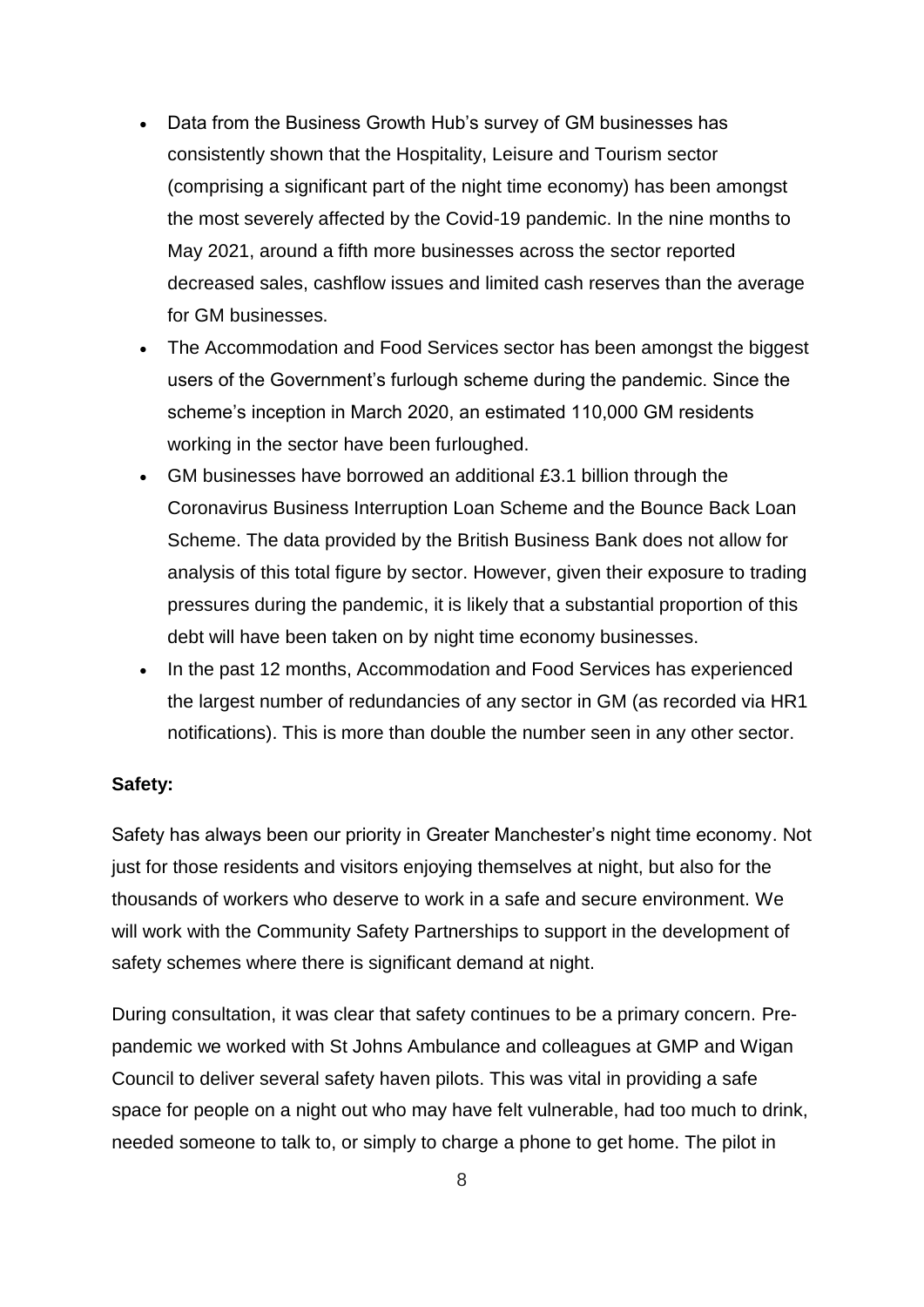Wigan was hugely successful and helped to reduce ambulance call outs and triage those who otherwise would have gone to A&E. The pandemic restrictions and subsequent closing of the hospitality sector meant that there hasn't been the need for this provision since March 2020. Now that the sector is opening again, we want to see a reintroduction of the safety havens and extend them to more areas across Greater Manchester.

We want a night time economy that is safe and welcoming for everyone, regardless of their gender, ethnicity, beliefs or background. Sadly this is not always the case. The increase in reports of drink spiking, substance misuse and gender-based violence indicate that our night time economy is not where we want it to be. We will work as part of this strategy and beyond to have a truly welcoming and safe night time economy for all.

The high turnover of staff in our night time economy, particularly in the hospitality industry, can leave some workers without the most up to date safety training, skills or knowledge. Investment in training for our workforce is vital (in what is often the least invested in section of the economy). A safe and welcoming night time economy for all is dependent on workers, on the frontline, being equipped and confident in how to keep everyone safe. We will work with partners across Greater Manchester to learn from best practice, develop training initiatives focussed on the safety of women and girls at night, aligning with the Greater Manchester Gender Based Violence Strategy, Community Safety Partnerships across Greater Manchester and our recently established Anti-Spiking Partnership.

We remain committed to seeing all boroughs of Greater Manchester achieve Purple Flag status, a nationally recognised award showcasing that they have a safe, vibrant, diverse and welcoming night time economy. Since we published our first night time economy Blueprint, Bury has retained its Purple Flag status and Stockport has achieved it for the first time. We will work with all those areas in Greater Manchester who also want to achieve accreditation.

9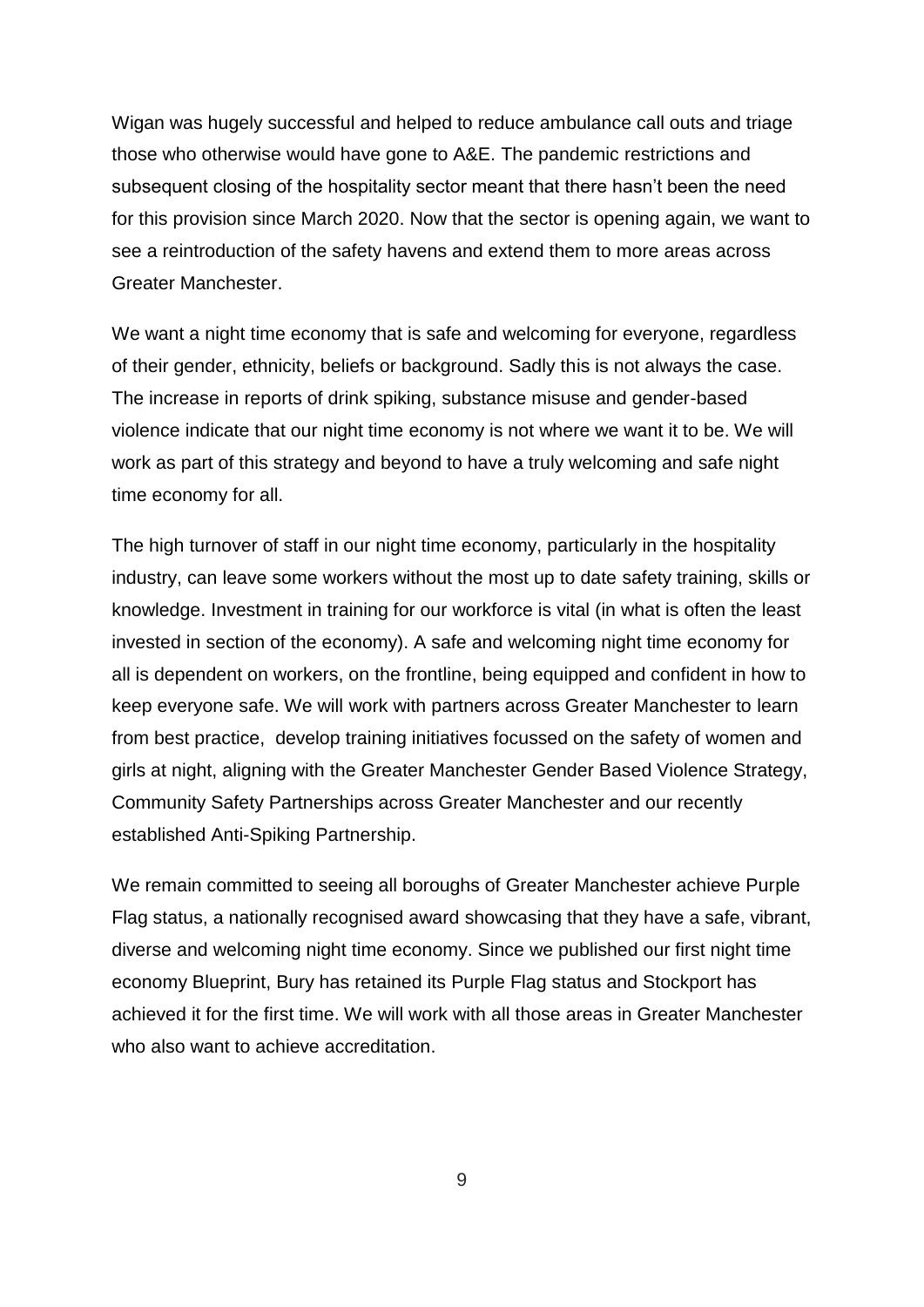#### *Case Study: King Street Safety Haven Pilot, Wigan*

*As part of the St John Ambulance (SJA) Winter Pressure Project, supported by NHS England, St John Ambulance ran a safety haven pilot based on King Street in Wigan. Jointly organised by the Night Time Economy Adviser, Wigan Council and St John Ambulance, the project provided help, support, first aid, advanced medical support and pastoral care to customers on a night out on King Street. The SJA team did everything from treating people in their treatment centre and avoiding a visit to A&E, to helping vulnerable people charge phones and get taxis home. We are really grateful for St John Ambulance for their work commitment and work to the pilot project. In total, 96 people were treated in the pilot nights with 78% of those treated and discharged safely to either carry on their night, or head home with a responsible adult.*

By March 2024, we will have:

S1: Continued our campaign for all the boroughs of Greater Manchester to have Purple Flag status in one of their town centres. Safety at night continues to be an issue nationally and having Purple Flag status demonstrates our city-region's commitment to a night time that is safe and secure.

S2: Built on successful pilots at King Street in Wigan, Deansgate Locks in Manchester and Peter Street in Manchester, we will work to deliver safety havens across Greater Manchester, supporting and helping residents who need it, whilst easing the pressure on the NHS and Greater Manchester Police.

S3: Subject to funding, we will develop and deliver safety training for Greater Manchester's night time economy workforce to equip them in making Greater Manchester's night time economy safer for everyone, with initiatives focussed on the safety of women and girls at night.

S4: Created key partnerships, links and training that focus on harm reduction at night. We will support the work and messaging of the Greater Manchester Local Drug Information System, using our platforms such as the Greater Manchester Night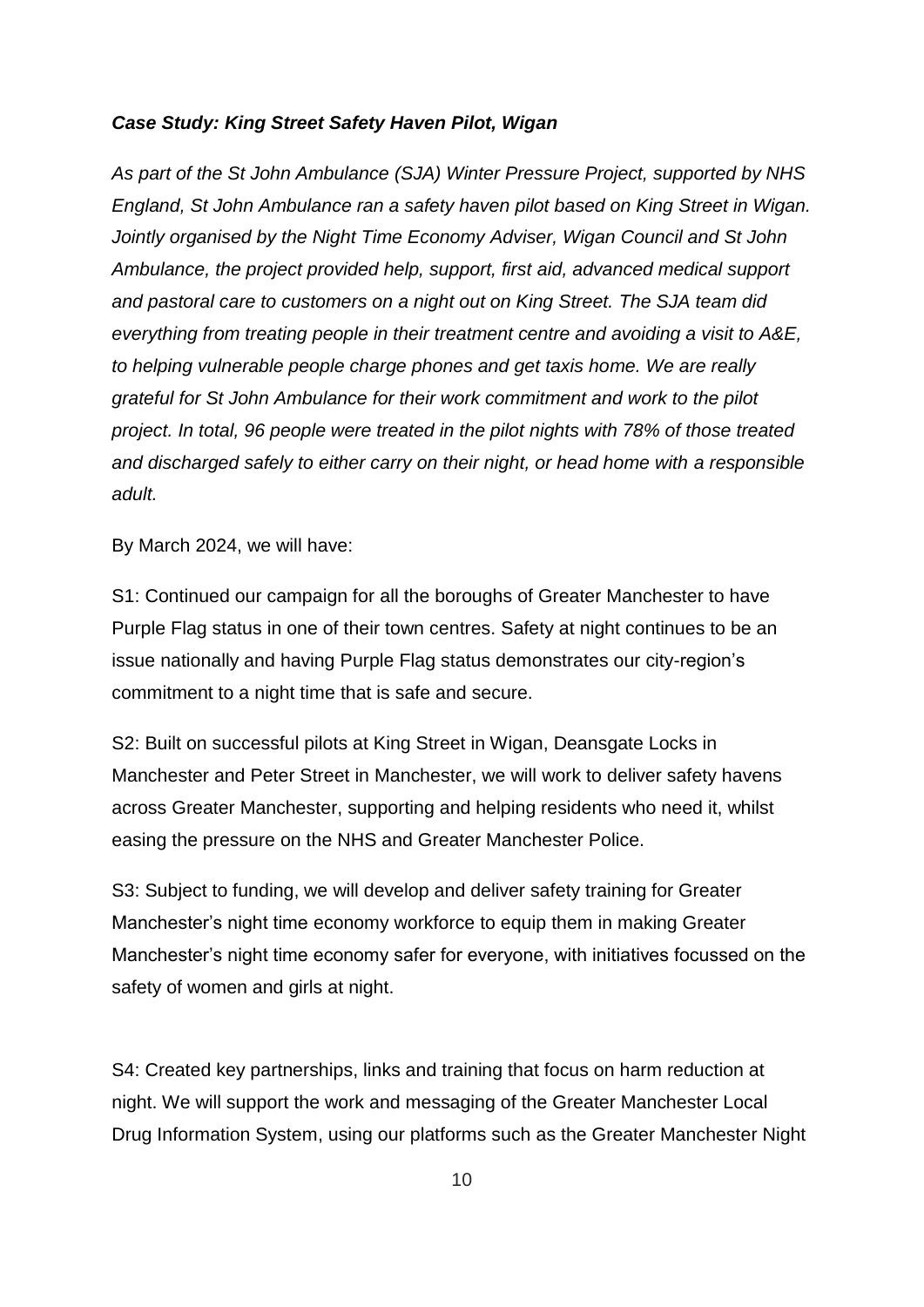Time Economy Office to support the LDIS wherever appropriate. We will also form stronger links with security industry and private sector groups, working with Greater Manchester Police, Community Safety Partnerships and licensed premises to support operations and initiatives that keep people safe on a night out.

### **Diversity:**

Greater Manchester has some of the most diverse communities in the UK. It is vital that our night time economy is diverse in its offer, reflective of, and accessible to, all our communities across the whole city-region. We don't want there to be any barriers to our night time economy because no one should feel excluded. Our night time economy needs to grow and diversify its audience now more than ever and a more diverse offer means a more diverse audience. Audience confidence around Covid has only increased this with just 28% of people happy to attend cultural events (Cultural Participation Monitor, Audience Agency, September 2021) We recognise that bars, clubs and pubs are not for everyone in the GM community and so we are determined to provide a night time economy offer that provides something for everyone. We have genuinely world-leading cultural organisations and heritage sites across Greater Manchester but accessing theatres, galleries and museums after 6pm can be difficult.

Similarly, interacting with the night time economy can be difficult for older people too. Whether the offer isn't inclusive, or older people don't feel as safe as they should, age should not be a barrier for residents in GM to integrate into the night time economy and enjoy the city region's nightlife.

We want to remove these barriers and ensure more of our residents and visitors can access and enjoy our nightlife regardless of their age, gender, sexual orientation, ability, ethnic background or religious beliefs. We want to celebrate the different communities and cultures seen across Greater Manchester and engage them fully with the Night Time Economy.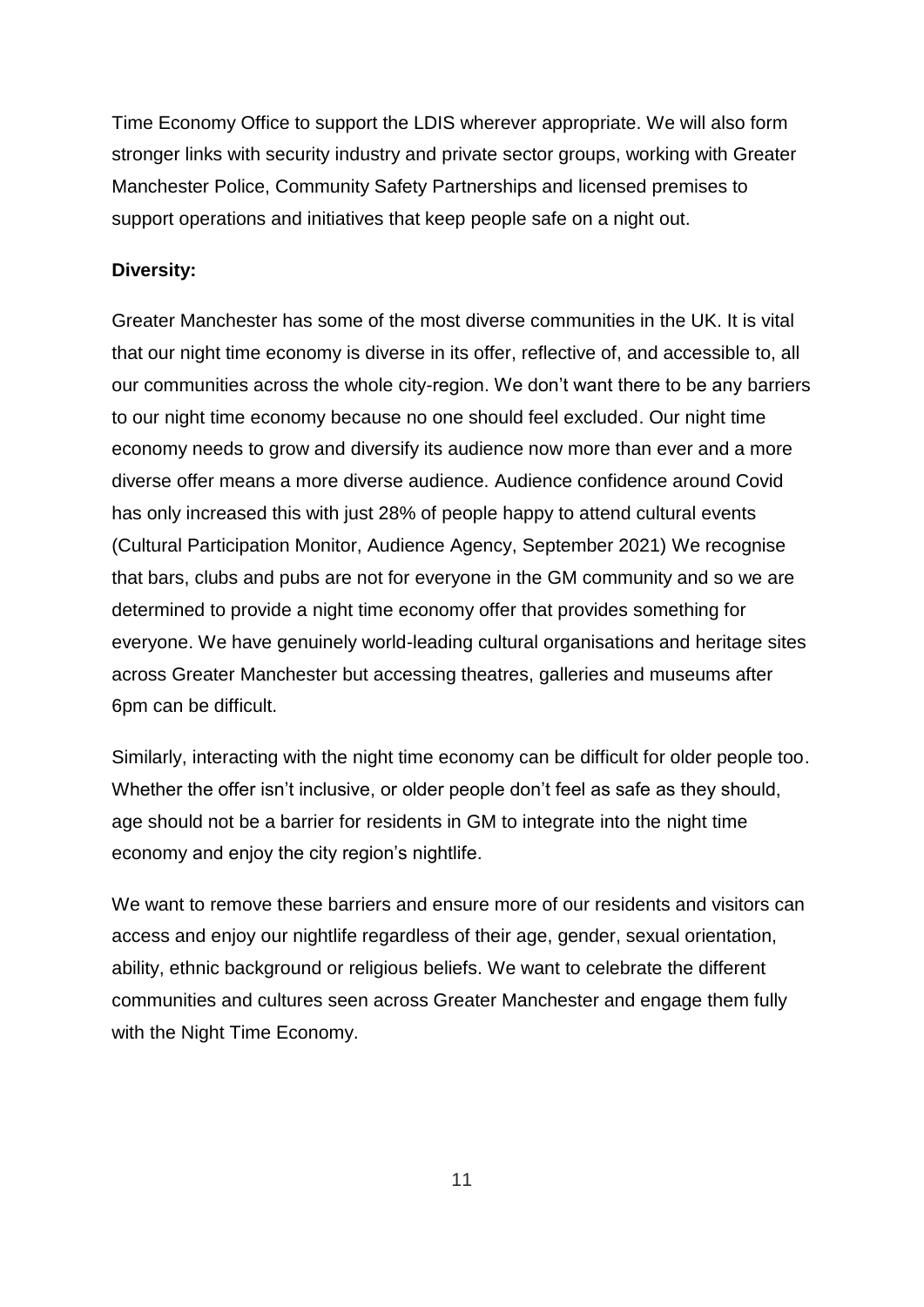#### *Case Study: Nuit Blanche*

*In 2002, Paris staged its first ever Nuit Blanche, a festival of the arts with specially programmed events and free entry to the city's museums and galleries between 6pm and 6am. The event has run every year since and acts as a way to highlight the very best of the city. The festival of arts and culture runs from 7pm to 7am on the first Saturday of every October. In the twelve years since Nuit Blanche was established, the event has extended to ten other locations in Europe and seven elsewhere in the world, from Buenos Aires to Kyoto.*

By March 2024, we will have:

D1: Delivered a pilot event in GM that is reflective of and caters to our diverse communities. We have some nationally leading events in Greater Manchester, such as Bolton Food and Drink Festival, one of the largest food and drink festivals in the country, and Manchester City Centre's Christmas Markets to build upon.

D2: Worked with a number of cultural and heritage organisations to deliver and market later opening so that more of our communities can access these organisations ensuring our city region's late-night offer will be more diverse for residents and visitors alike. Diversifying our night time offer has been interrupted by the pandemic and associated restrictions, but it continues to be our ambition to bring Greater Manchester in line with other leading European cities by extending the opening hours of our world class culture and heritage assets, making sure more of our residents and visitors know what is on offer for them both in the evening and at night.

D3: Established a relationship with professional and grassroots sports clubs alike to provide free tickets and sessions at night as a way of integrating new arrivals to Greater Manchester. Greater Manchester is one of the most diverse places in the world with a multitude of nationalities and languages spoken. Sometimes these communities can feel marginalised or struggle to adapt to life in a new place, particularly new migrants. Sport is a brilliant way of bringing disparate communities together and finding common interests.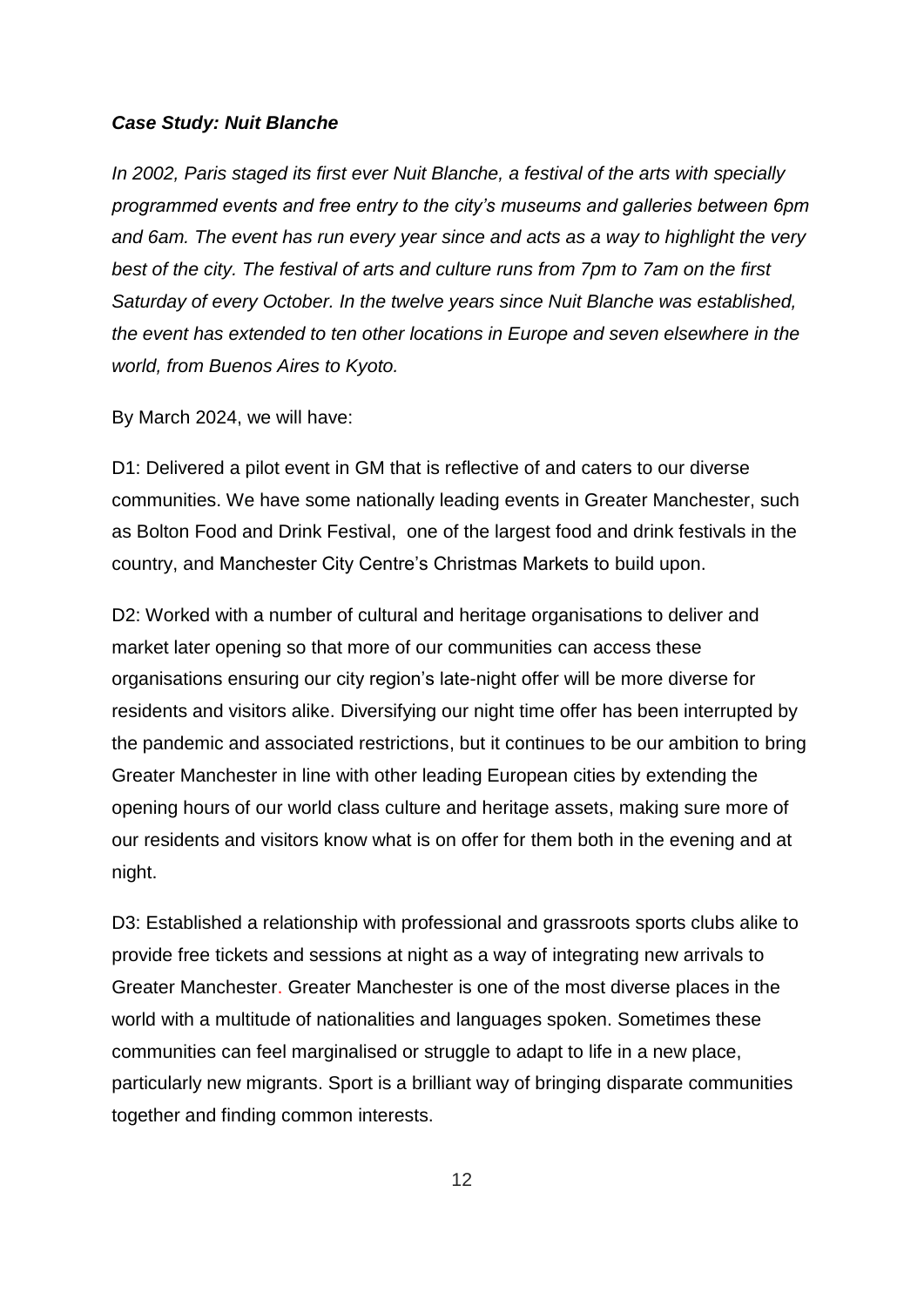D4: Worked with colleagues from the Greater Manchester Ageing Hub to consult with older residents across Greater Manchester to understand what opportunities our night time economy has for older people whilst also understanding the barriers that exist, helping to make Greater Manchester's offer more welcoming and diverse regardless of age.

#### **Workers:**

The insecurity and poor working conditions in the night time economy sector have been exacerbated by the continued uncertainty and trading conditions postpandemic. There are some exemplary employers across Greater Manchester but sadly there are also too many employers who do not look after their staff. There are too many workers in insecure work marred by zero hour contracts, casual work, and a serious lack of in-work progression, workforce investment and training. We must change this. Without the workers, there is no night time economy and the lack of workforce is arguably the single biggest threat to the recovery, growth and success of the sector. Despite hardships since March 2020, now is the right time to work to improve pay, conditions, mental health and wellbeing and look to develop more career pathways and further professionalise the night time economy. Paying a few more pence an hour is not enough anymore; our workforce demands better, and to ensure that the night time economy has the workers it needs, we must all work to offer more. As with our previous Blueprint, we will do everything we can to make sure workers are supported to have good, healthy jobs, where employers support staff to mitigate the negative impact of working unsocial hours. Ultimately we want Greater Manchester to be the best place to have a career, not just a job, in the night time economy.

#### *Case Study: The Greater Manchester Good Employment Charter*

*The Good Employment Charter is a voluntary membership and assessment scheme that aims to raise employment standards across the city-region for all organisations of any size, sector or geography. The Charter describes seven key characteristics of good employment:*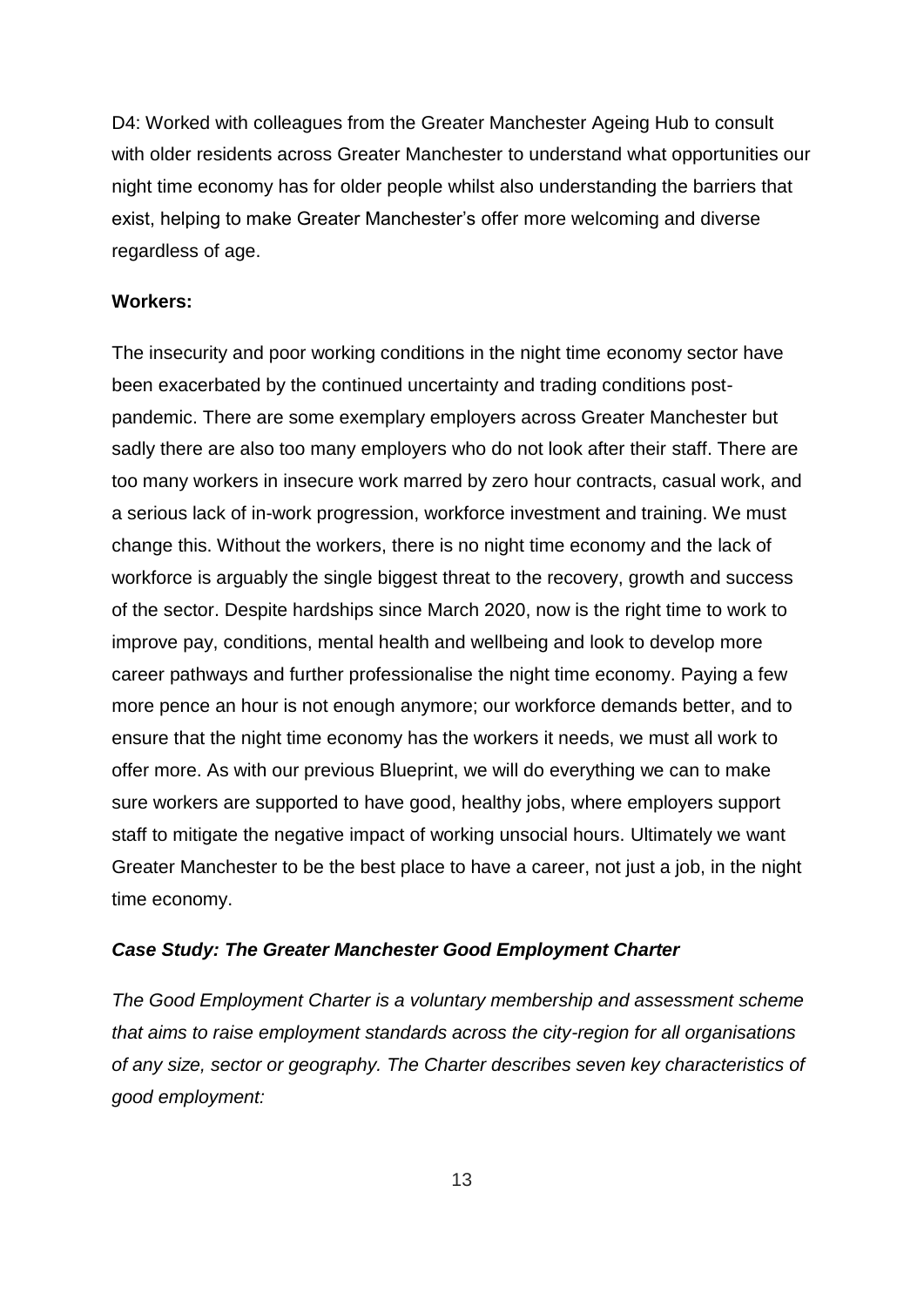- *1. Secure work*
- *2. Flexible work*
- *3. A real living wage*
- *4. Engagement and voice*
- *5. Recruitment*
- *6. People management*
- *7. Health and wellbeing.*

*It is closely linked with the campaign to make Greater Manchester a real Living Wage City Region. Following extensive consultation, the Charter was introduced in July 2019, with the launch of the Supporter tier. In January 2020, the first six members were announced.*

*The charter has three levels in which any organisation that employs people can get involved:*

- *1. Supporters have made a commitment to improving practice in all characteristics of good employment*
- *2. Members have made the Supporter Commitment and met the membership criteria in all characteristics of the Charter*
- *3. Advocates excel in characteristics of good employment and share their expertise with others.*

*The Charter is committed to creating a community of likeminded businesses and organisations who can work with one another to share good practice and influence peers within their sector. The Charter Unit deliver networking events and webinars throughout the year to highlight and disseminate best practice in addition to recording a popular podcast series with high profile guests from across Greater Manchester.* 

*The Charter has been operational for over a year and has engaged over 400 employers across the city region, covering over 200,000 employees.*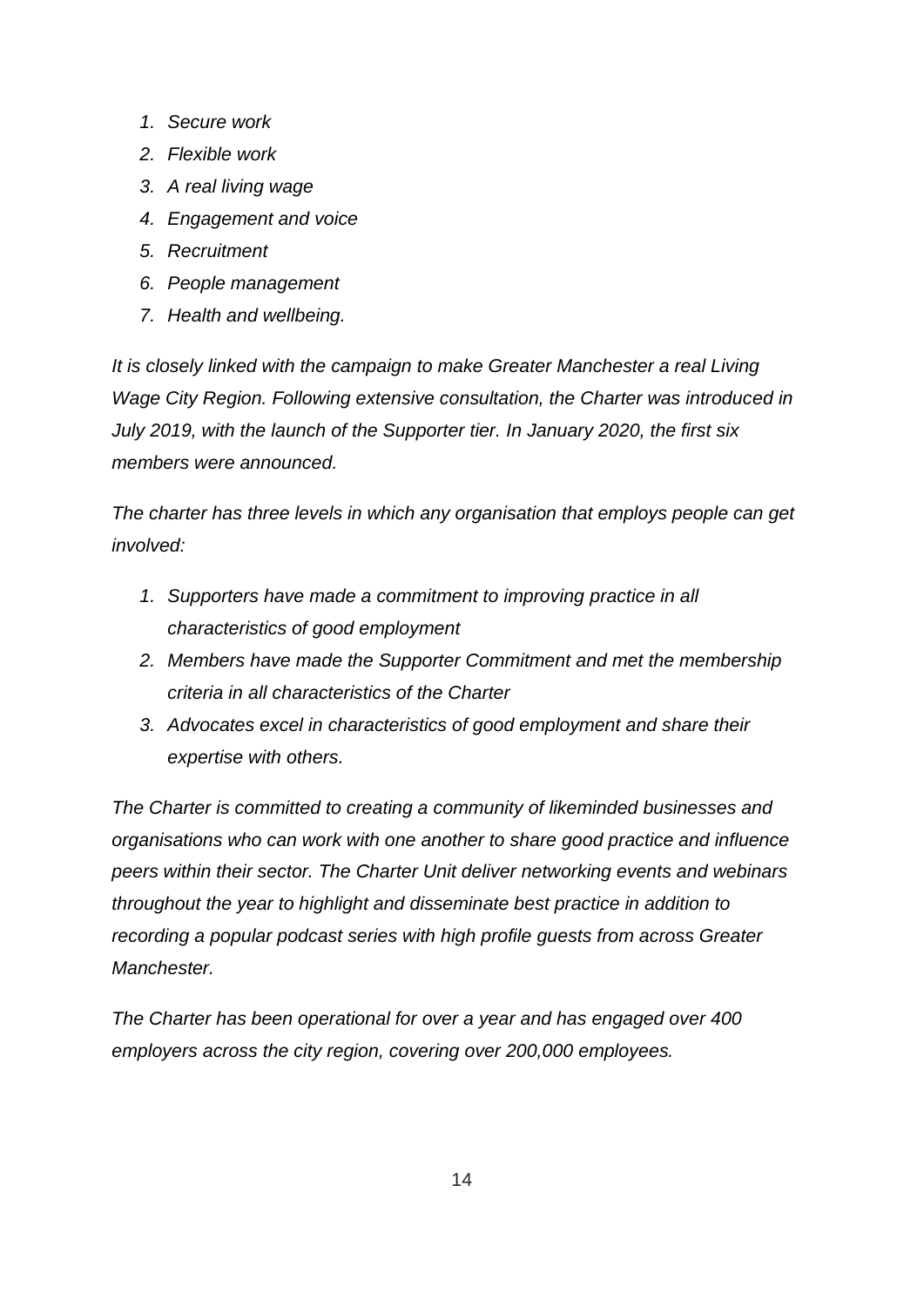By March 2024, we will have:

W1: Increased the number of night time economy businesses who are committed to paying the real living wage and worked with the Good Employment Charter team to develop a bespoke version of the good employment charter specifically for the night time economy.

W2: Connected the newly established Night Time Economy Office with a number of mental health charities so that we can signpost night time economy workers to get the help and support they need.

W3: Worked with GMCA's Work, Skills and Education Directorate to deliver training to a large cohort of night time economy workers, helping to identify progression pathways and providing the funding needed to help them upskill and professionalise in the industry.

W4: Delivered a series of public campaigns promoting the night time economy as a viable long term career choice, with the opportunity to progress, develop and professionalise in the sector.

#### **Transport:**

Transport at night is essential for our night time economy to function. Workers and customers need to be able to move around as safely, affordably and efficiently as possible. This requires a properly integrated transport system that means our residents, workers and visitors can access all of the opportunities of the night time economy, regardless of the time of day. We previously worked with Transport for Greater Manchester (TfGM) to understand how our residents felt about travelling at night. Our pre-pandemic night time transport survey in 2019 was one of the best responded to surveys we have ever ran. It told us how residents feel about transport, what the positives of our transport network is and what needs to be improved. It also led to us running a later night tram pilot on the Metrolink network. We will continue to work with TfGM and private partners to explore innovative ways to ensure that transport isn't a barrier to our night time economy's recovery growth. Regardless of location within the city-region, our public transport network must get people to where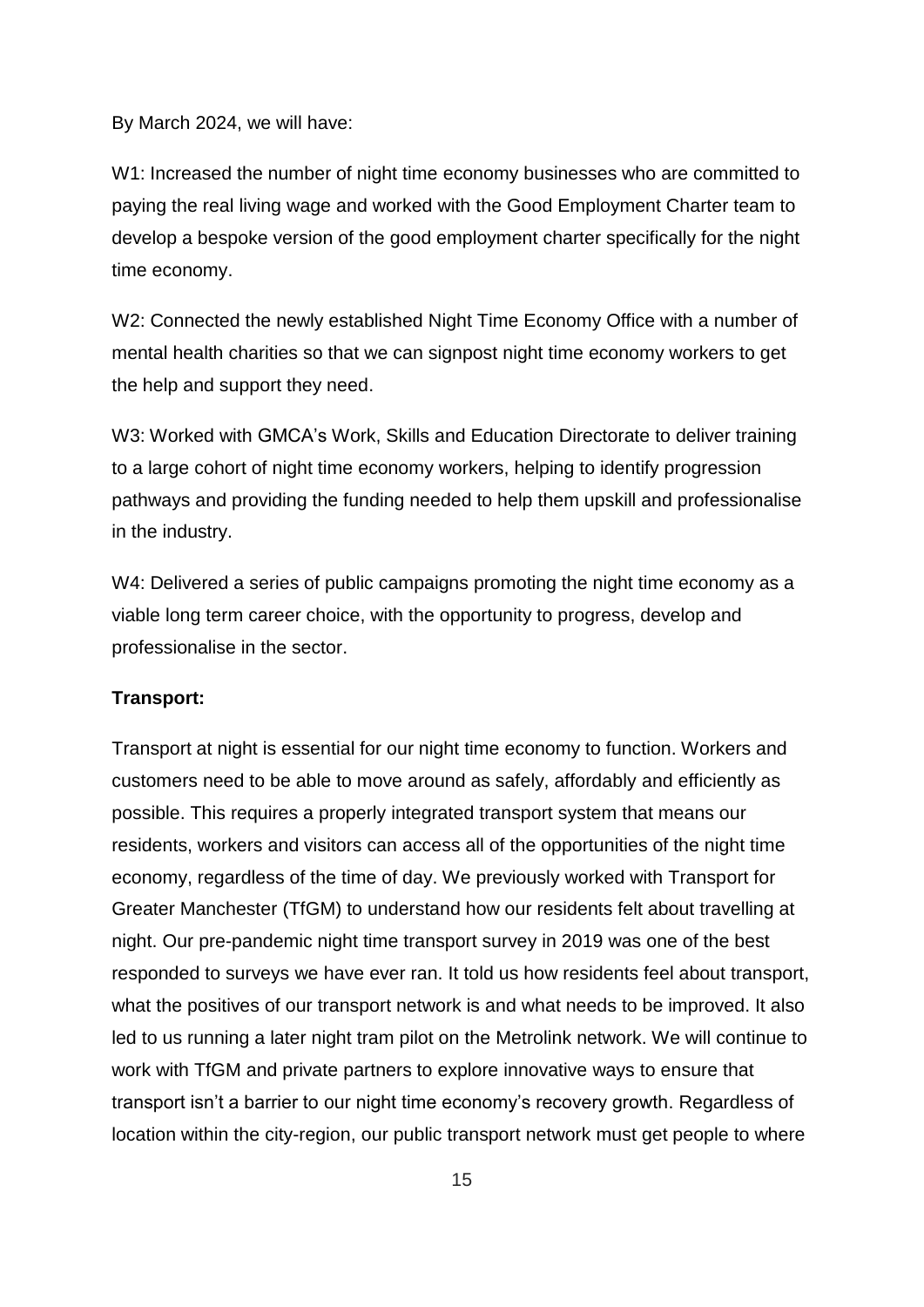they need to go at the time they need to get there, whether that's during the day, the middle of the night or after a night out or shift has finished.

By March 2024, we will have:

T1: Worked with TfGM to develop a business case building upon our previous extended hours tram pilot to deliver another later night transport pilot for a longer period of time across multiple modes of public transport that tests the viability of later night public transport across the city region in conjunction with TfGM, partners and the business community.

T2: Worked to better understand and mitigate people's concerns with using public transport at night, most notably safety concerns in line with Greater Manchester Police's proposed approach.

T3: Worked with Transport for Greater Manchester to support the new Bee Network bicycle hire scheme and promote its 24-hour availability.

T4: Promoted the new GM Minimum Licensing Standards for taxis, encouraging residents and visitors to use those taxis that are visibly recognisable as having adopted the new standards.

# *Case Study: Munich*

*With an urban area population of 2.6m, Munich's population is comparable to that of Greater Manchester and the third largest city in Germany by population. Home of the internationally renowned Oktoberfest, Munich welcomes more foreign visitors annually than any other German city. In 1994, Munich introduced a night tram service. Currently trams run hourly between 01:30 and 04:30 during the week and every 30 minutes at the weekend on four of Munich's thirteen tram lines. Night buses also run regularly.*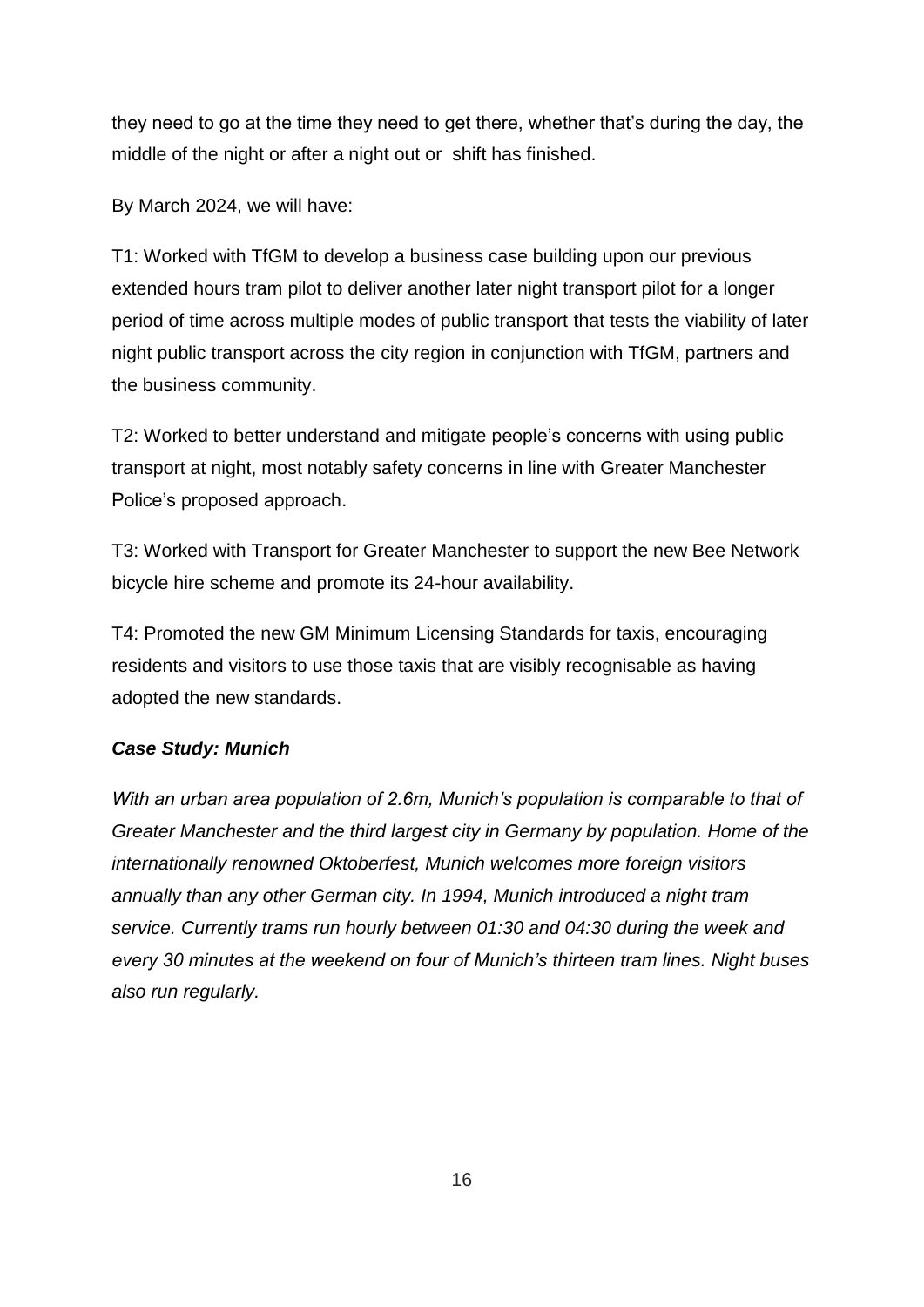#### **National and International Partnerships and Campaigns:**

The night time economy was one of the sectors hardest hit by the pandemic. This saw it become more prominent and considered nationally. Equally international factors such as the UK leaving the European Union have had significant consequences for the sector. Despite Brexit and the pandemic, there have been national and international displays of solidarity, support and collaboration across our night time economy. No more has this been the case than the international network of United We Stream, formed in Berlin with Greater Manchester as the second site and subsequently expanding to 115 cities and countries across the world.

Closer to home, the partnership and support from Local Authorities across Greater Manchester and industry and trade bodies such as the Night Time Industries Association, UK Music and UK Hospitality have provided leadership and a voice for the sector. It is vital that the sector in Greater Manchester, nationally and internationally, does not lose this voice and platform post-pandemic.

Beyond partnerships nationally and internationally, it is important to acknowledge national Government support of the sector, for example the Eat Out to Help Out campaign and reduction in VAT. This was a lifeline for the night time economy and undoubtedly kept many businesses trading as well as supporting their stabilisation and beginnings of recovery as the country opens up again. Removing all the concessions given just as the sector finds its feet risks undoing all of the positive interventions of the pandemic. We should look for ways to support the phasing of these economic interventions and to continue to support as many businesses, employers and workers as possible.

By March 2024, we will have:

C1: Campaigned for more regions across the UK to appoint champions for the night time economy sector to show a commitment to the recovery, growth and importance of this vital industry.

C2: Campaigned nationally to keep VAT frozen at 12.5% in the hospitality culture, leisure and night time economy sectors to support recovery.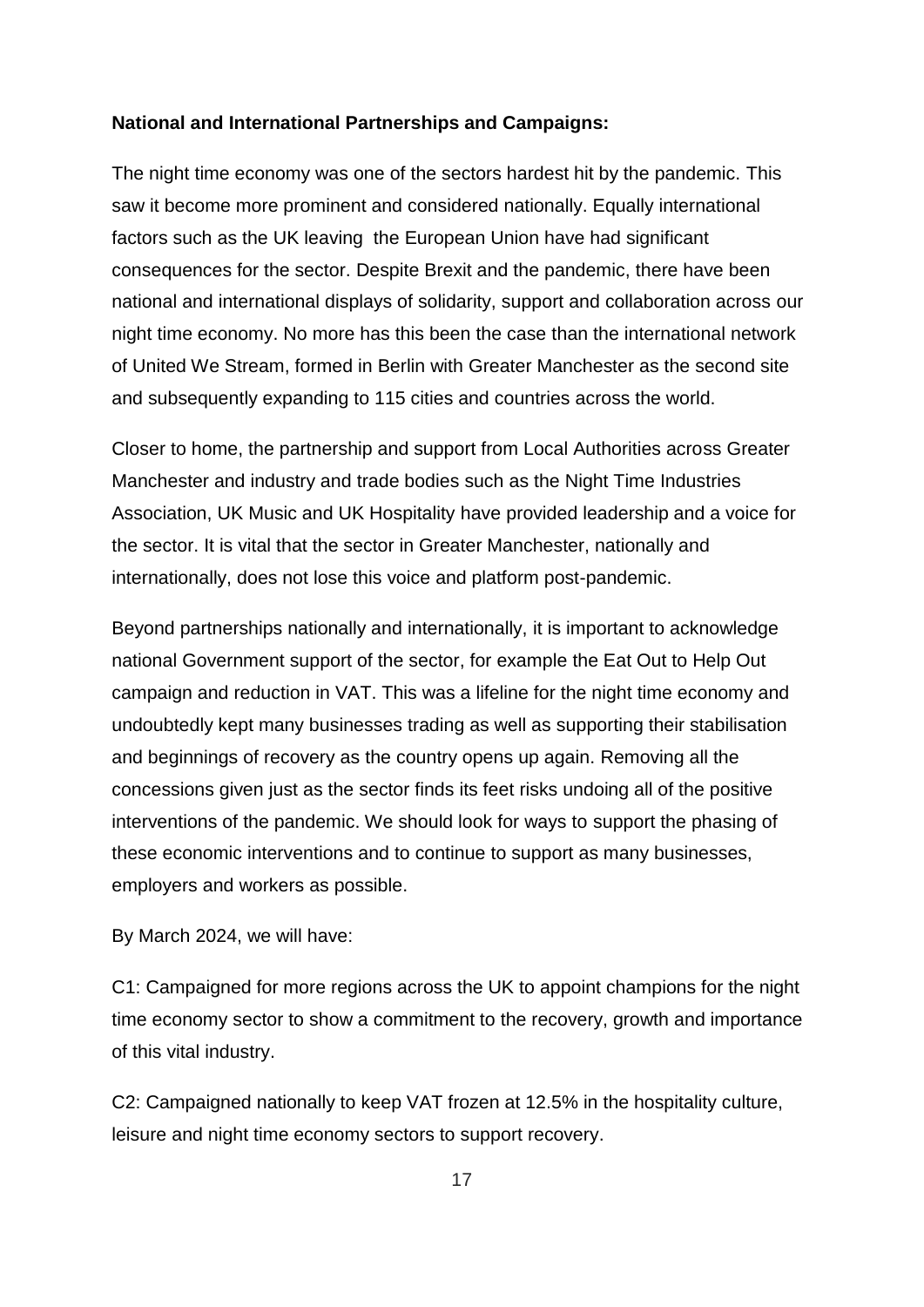C3: Worked to develop a global network of night time economy advisers, mayors and tsars to share best practice and act as a united voice for the sector internationally.

C4: Developed links with organisations who work with those experiencing or at risk of homelessness in Greater Manchester, supporting them where appropriate to find employment and training opportunities in the night time economy.

#### **Regeneration:**

Our high streets and town centres have been changing for decades with retail use in decline and no longer enough alone to make our high streets the vibrant, exciting and busy places they should be. Sadly the pandemic has exacerbated the challenge of vacant shop units and declining visitor numbers on our high streets. Public confidence, working from home and the residential movement away from urban centres have all further contributed to this decline. Opportunities exist to reverse this trend. The night time economy will play an essential role in serving new consumer demands and moving towards an experience-led high street, bringing visitors and vibrancy back to our town and city centres.

Whilst consumer confidence is still relatively low currently, so too is the confidence of business owners and workers who are so essential to the success of our night time economy. We must use all of the public sector assets and levers available to support the night time economy as a vehicle for revitalising our high streets and breathing life back into our centres post-pandemic. In Oldham, the development of a Creative Improvement District (CID) has started this process and we will continue to work with Oldham Council and businesses to develop a thriving creative and night time economy sector which , brings new businesses, creatives, individuals, good jobs and visitors to the town.

Inevitably, the introduction of new night time businesses in town centres can cause conflict with residents. We have always been supportive of the Agent of Change principle and will continue to advocate for its implementation across Greater Manchester in planning services. The Agent of Change principle puts responsibility for mitigating impacts from noise-generating activities on the party making the new change or development, i.e. the person or business responsible for the change must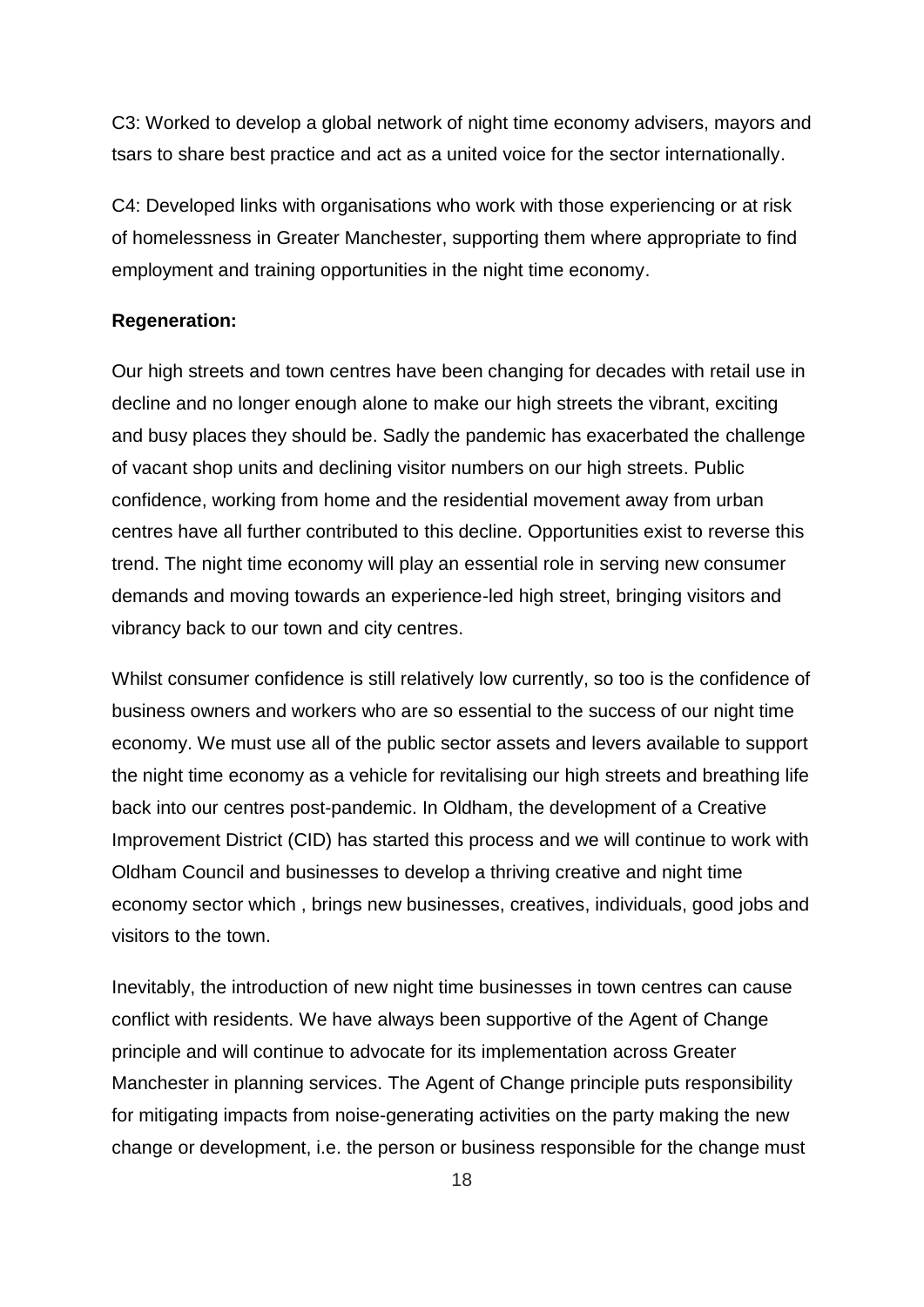also be responsible for managing the impact of the change. The adoption of the agent of change principle now will mean that our town centres and high streets are future-proofed and should stop noise-related issues arising in the future.

Fundamental to the success of a town and its night time economy is perception. Some of our towns suffer unfairly because their night time economy is perceived as unsafe, not diverse in offer, or simply doesn't receive the promotional support it should. Large scale events are a key way of changing this, providing alternative experiences for residents and encouraging new visitors. We will support those in Greater Manchester who want to harness their night time economy to reinvigorate their town centres and high streets.

### *Case Study: Creative Improvement District, Oldham*

*In Oldham Town Centre we have been working with the Local Authority to develop a Creative Improvement District (CID). The CID is a defined geographical area that looks to utilise public sector levels and assets to develop creative and night time economy industries. The pilot in Oldham is looking at using the public sector estate, business rates relief, local business support and advice, access to funding and loan schemes as well as delivering a series of events to increase footfall and drive visitor numbers back to the town centre. We recognise the decline in retail and the need for experience-led events and leisure opportunities to encourage visitors post-pandemic. A series of events will be delivered as well as the ambition to bring new creative businesses in to the area and develop and grow the creatives, individuals and night time economy businesses that already exist in the borough.*

By March 2024, we will have:

R1: Begun working with at least three other boroughs in Greater Manchester on the Creative Improvement Districts concept, learning from our pilot approach in Oldham and adopting a clear set of success measures.

R2: Continued to advocate for Agent of Change across Greater Manchester's town and city centres with a pilot agent of change location to test the approach before wide roll out.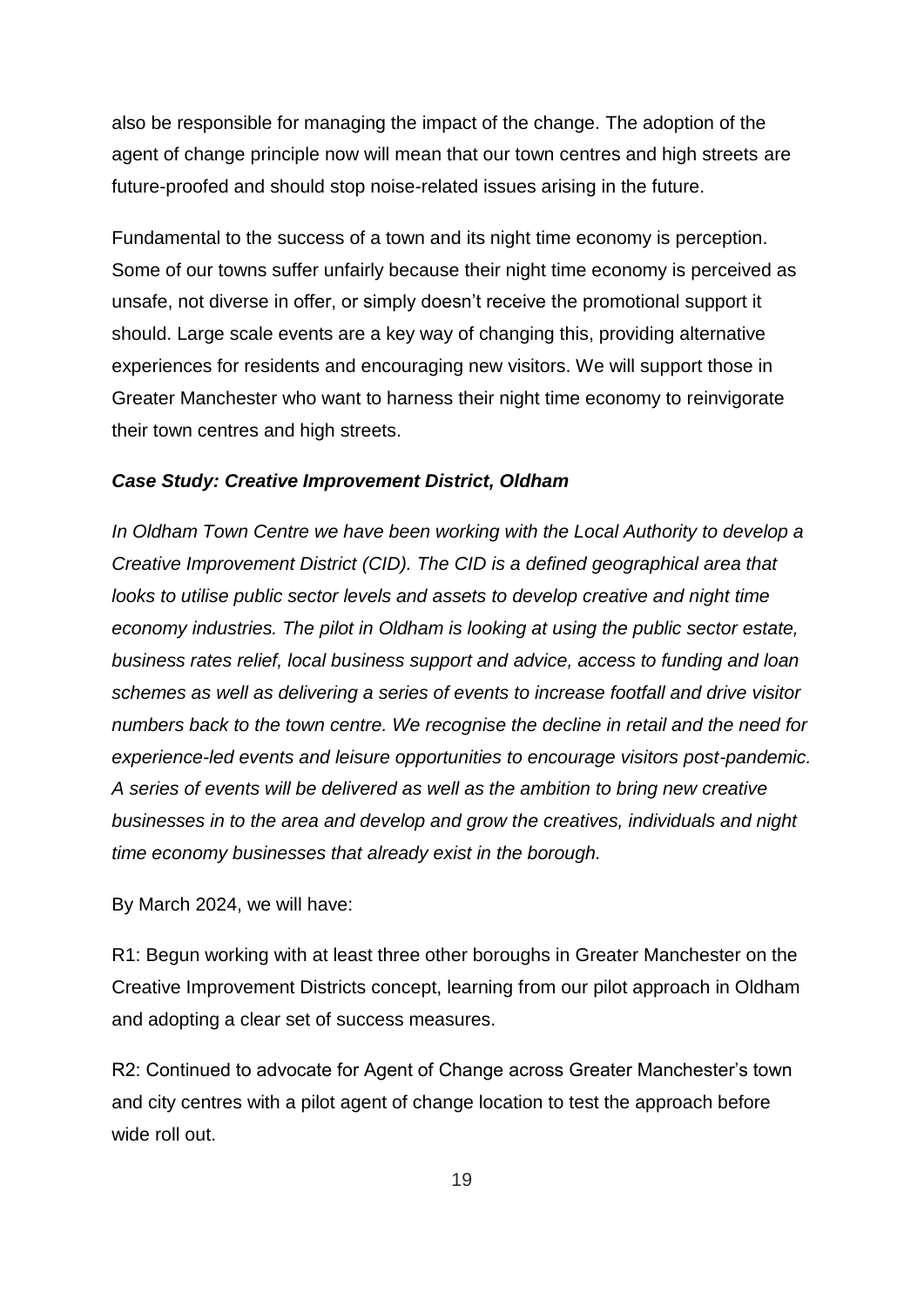R3: Delivered at least three large scale town centre and high street events, driven by the night time economy with the explicit intention of changing perceptions, having a diverse offer and encouraging new visitors to our districts.

#### **Business and Sector Support:**

It is no secret that the last eighteen months have been incredibly difficult. The night time economy has been one of the worst affected sectors, and subsequently, it will take some time for the sector to recover to pre-pandemic levels. It is vitally important that we do everything possible to support the sector through its recovery. Greater Manchester's Local Authorities have worked tirelessly to support night time economy businesses through the pandemic, from licensing flexibility to distribution of the covid support grants. But we can always do more.

#### *Case Study: Greater Manchester Night Time Economy Office*

*In 2020 we committed to establish and launch a Greater Manchester Night Time Economy Office. The office is housed and run by Greater Manchester Combined Authority's Culture and Night Time Economy Team and offers a signposting service for business owners and workers within the night time economy. Working with partners from across Greater Manchester's ten Local Authorities, colleagues in GMCA, as well as business advice services such as the Growth Company and national and international organisations, we will direct queries from employers and employees on anything from licensing queries to training and employment opportunities.*

By March 2024, we will have:

BSS1: Relaunched the Night Time Economy Office set up during the pandemic. The office will act as a signposting service in which night time economy employers and employees can ask questions and gain answers and direction to any concerns they have in light of COVID-19 and the ongoing uncertainties surrounding the sector. Although this service was well received by both employers and employees, it did not gain media attention due to the ever-changing uncertainties surrounding COVID-19 and the sector as a whole. We hope that by relaunching this service and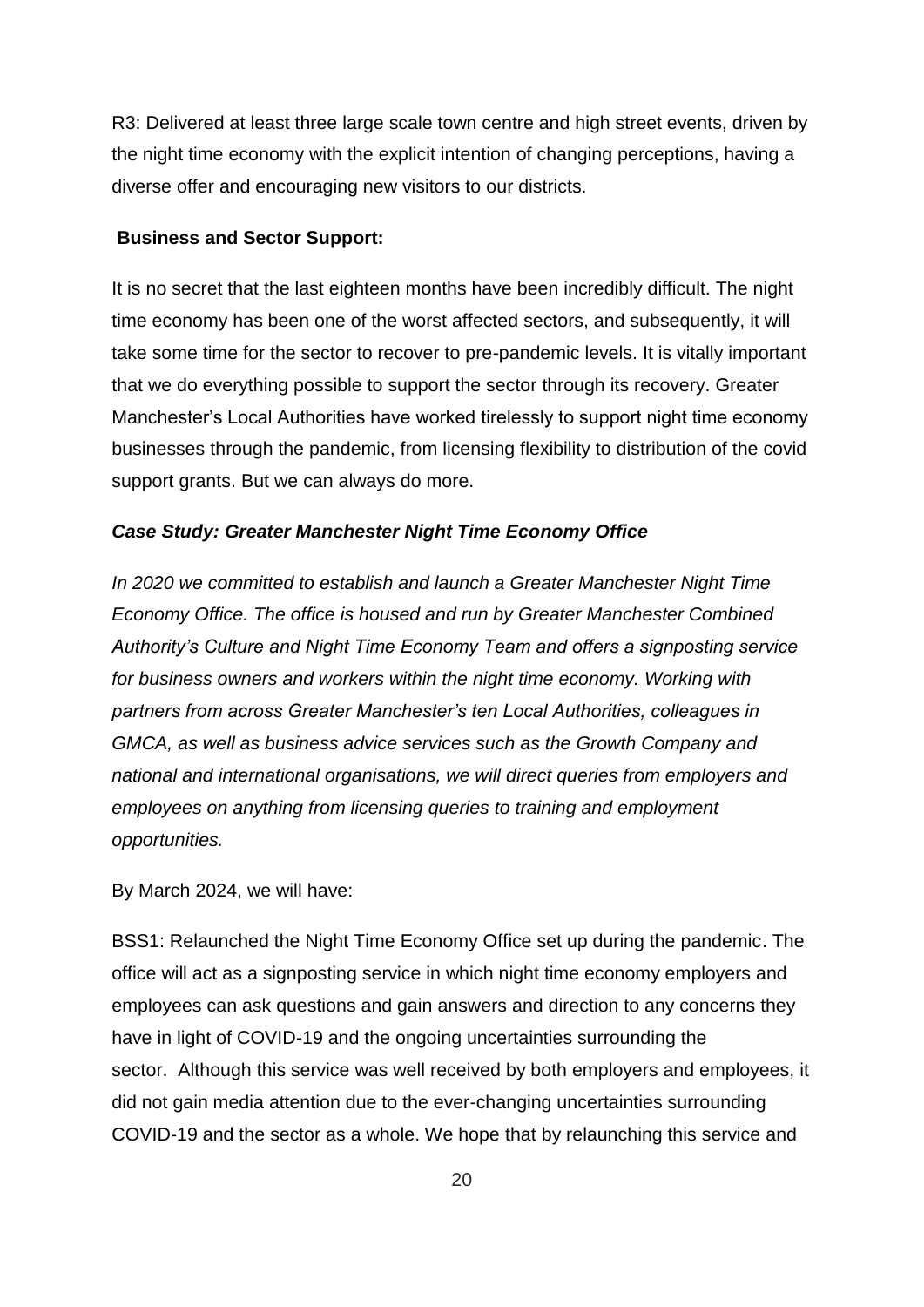running a significant media campaign, we will highlight the support available to the night time economy and act as a key point of contact for businesses and workers alike.

BSS2: We will have delivered night time economy surgeries in each of our boroughs. Once a month we will work with partners from Local Authorities, the Growth Company and other key partners to deliver business advice surgeries in one of our boroughs for those existing night time economy businesses that need support but also for those who have never run a business but want to set up in the night time economy.

BSS3: Developed innovative ways of generating funding and investing to provide pan-Greater Manchester support services at night such as later transport or mental health support services for workers.

BSS4: We will have built a network of LA officers across Greater Manchester who will act as a key point of contact for night time economy businesses. Often it can be difficult for night time economy businesses to find the relevant teams in Local Authorities. Teams that support the night time economy are often based in different parts of the public sector from licensing through to business support.

## **Conclusion:**

Since March 2020, working or running a business in the night time economy has been incredibly difficult and we have seen massive changes to the sector. We estimate it will take between three and five years for the sector to recover from the pandemic. However, now is the time for us to look to rebuild and grow the sector to be a better environment for workers than it previously was and a better place for businesses to start, grow and thrive. Over the next three years we will continue to work to make Greater Manchester one of the best places in the world to go out, stay out, work and run a business between the hours of 6pm and 6am.

21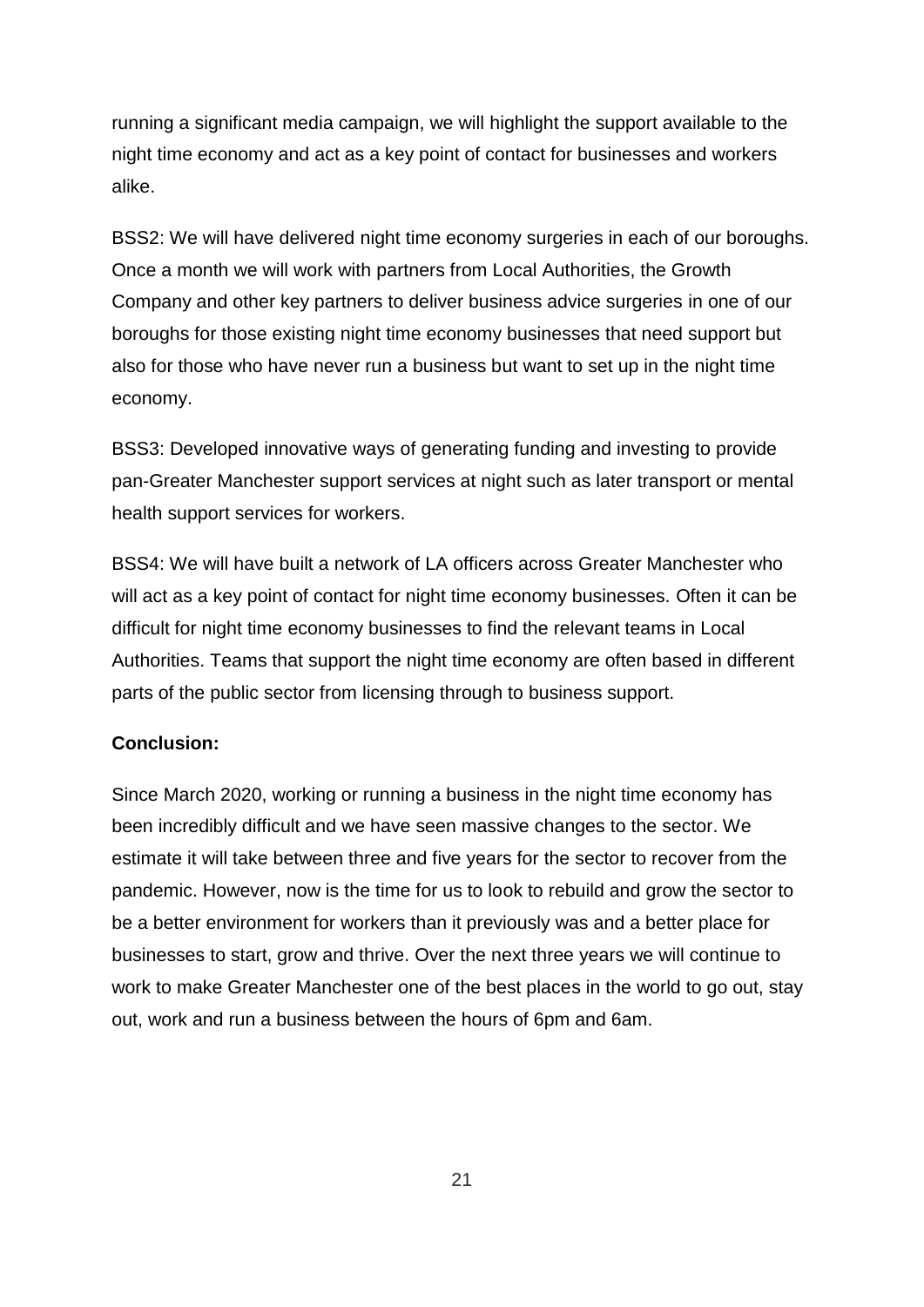| <b>Theme</b>     | Q2 2022                                                                                             | Q3 2022                                                                                                   | Q4 2022                                                                  | Q1 2023                                                                                                                            |
|------------------|-----------------------------------------------------------------------------------------------------|-----------------------------------------------------------------------------------------------------------|--------------------------------------------------------------------------|------------------------------------------------------------------------------------------------------------------------------------|
| <b>Safety</b>    | Purple Flag support<br>across GM including<br>submissions where<br>developed                        |                                                                                                           | Safety Training offer<br>across GM - requires<br>development and funding | Subject to funding and<br>development - roll out of<br><b>Safety Havens across</b><br>multiple boroughs where<br>demand is present |
| <b>Diversity</b> |                                                                                                     | Alternative late night GM offer<br>pilot with wider audience -<br>requires development and<br>funding     |                                                                          | Second late night GM offer<br>pilot with wider audience -<br>requires development and<br>funding                                   |
| <b>Workers</b>   | Workforce training<br>offer with Work and<br><b>Skills Directorate</b>                              | <b>Bespoke Night Time Economy</b><br><b>Good Employment Charter</b><br>Launch - subject to<br>development |                                                                          |                                                                                                                                    |
| <b>Transport</b> | Subject to funding<br>arrangment with DfT<br>- development of<br>Late night bus/tram<br>pilot offer |                                                                                                           | Listening events -<br>transport at night safety<br>concerns              |                                                                                                                                    |